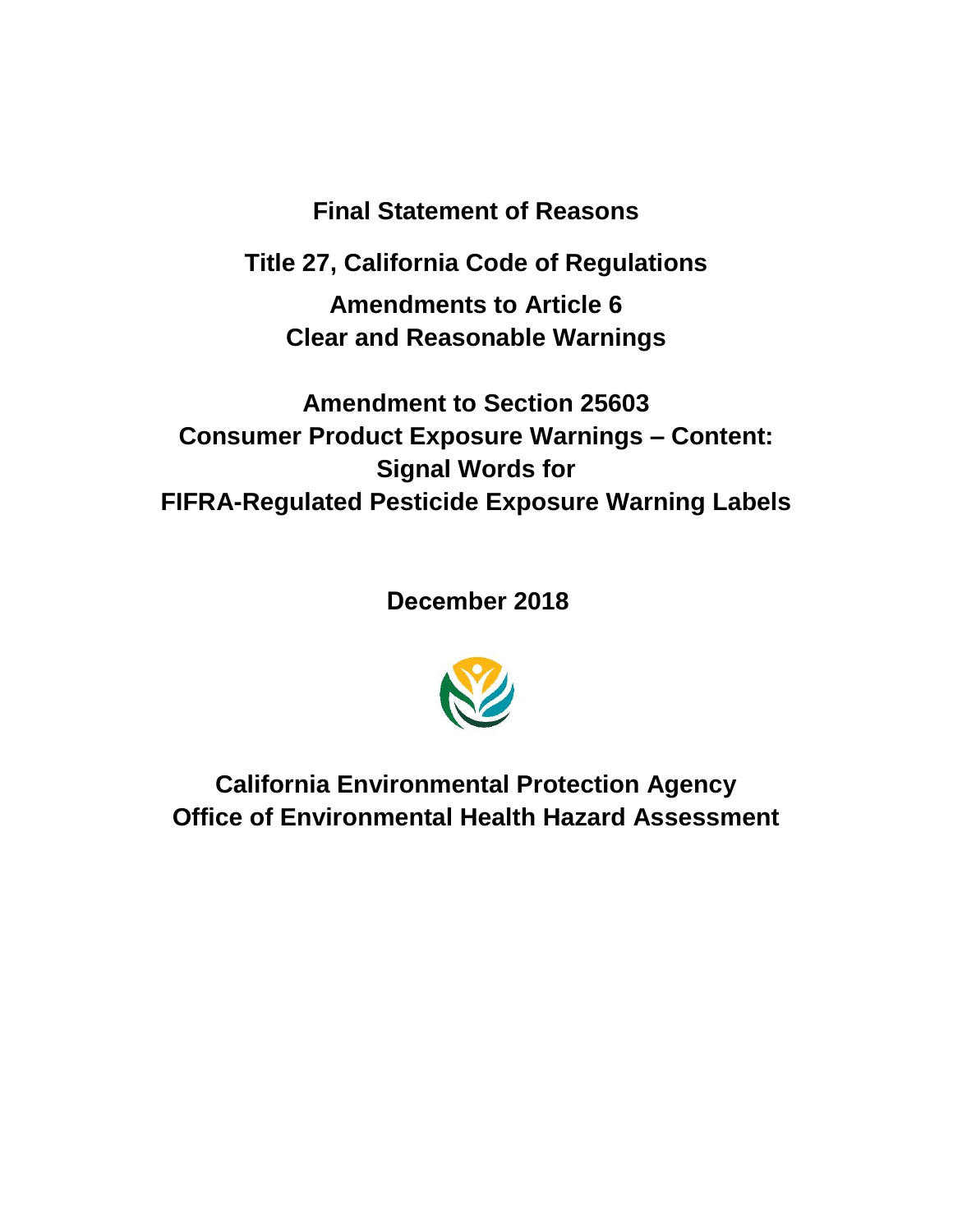### **SUMMARY**

The Office of Environmental Health Hazard Assessment (OEHHA) published the Notice for this action on April 27, 2018. The 45-day comment period was scheduled to close on June 11, 2018, but was extended to July 5, 2018 in response to a request from the American Chemistry Council, which also requested a public hearing on the proposal. OEHHA held the public hearing on June 21, 2018. OEHHA received three comments from:

- American Chemistry Council
- Western Plant Health Association
- Combined comments from CropLife America, Responsible Industry for a Sound Environment, Household & Commercial Products Association and Council of Producers & Distributors of Agrotechnology (collectively referred to as CropLife *et al.*).

The same three commenters provided oral comments at the public hearing.

# **UPDATE OF INITIAL STATEMENT OF REASONS**

An update of the Initial Statement of Reasons (ISOR) is not necessary because no changes from the originally proposed amendments have been made.

#### **PUBLIC COMMENTS**

A summary of the oral and written comments received on the proposed regulation, along with OEHHA's responses, are provided below.

### **American Chemistry Council (ACC):**

**Comment 1:** ACC agrees that the current safe harbor regulations for consumer products conflicts with US Environmental Protection Agency (US EPA) Federal Fungicide, Insecticide, and Rodenticide Act (FIFRA) requirements for pesticide labeling, but this proposal does not resolve the conflict. Instead, it introduces new problems. Safe harbor availability is inappropriately contingent upon a third party (US EPA) that OEHHA cannot control.

Response 1: FIFRA is a separate and distinct law from Proposition 65<sup>1</sup>, with different requirements. OEHHA does not agree with the commenter that there is a direct conflict between Proposition 65 and FIFRA. In fact, the US Environmental Protection Agency (US EPA) has provided guidance instructing pesticide registration applicants to use the signal words "Attention" or "Notice" in lieu of the word "Warning" to provide a

 $\overline{a}$ <sup>1</sup> The Safe Drinking Water and Toxics Enforcement Act of 1986, codified at Health and Safety Code section 25249.5 *et seq*, hereafter referred to as "Proposition 65" or "the Act".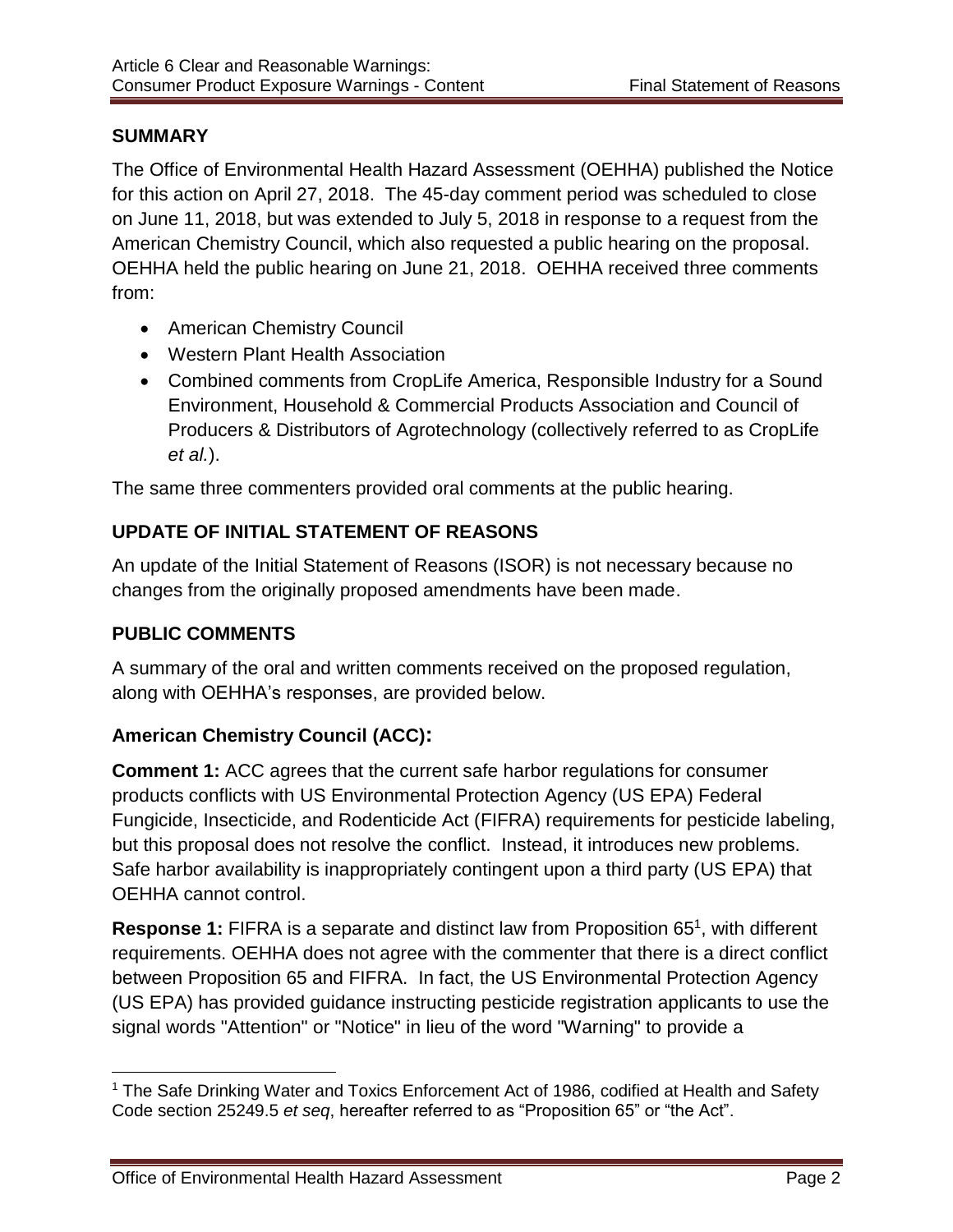Proposition 65 warning, and has approved pesticide labels that contain Proposition 65 warnings. OEHHA cannot provide assurances that US EPA will always approve an application based on the use of a given Proposition 65 safe harbor warning on the label. The unavailability of one warning method does not preclude a business from using a different safe harbor warning method. The alternative signal words are just one option that businesses can use to provide a warning under the Act.No changes were made based on this comment.

**Comment 2:** Pesticide products are like prescription drugs that are also subject to a complex federal program and require a federal agency to approve the specific label for the regulated product before it enters commerce. OEHHA has a safe harbor regulation that accepts otherwise federally compliant labels for a prescription drug as clear and reasonable (See Section 25607.7). ACC encourages OEHHA to adopt a consistent and conceptually identical approach for FIFRA-regulated pesticide products. Proposed alternative language:

"§ 25607.XX Pesticide Exposure Where Labels or Labeling Are Approved under Federal and State Law

(a) For pesticide products registered by the United States Environmental Protection Agency pursuant to the Federal Insecticide, Fungicide and Rodenticide Act, the label approved by the Administrator of that federal agency complies with this article."

**Response 2:** The commenter is correct that Section 25607.7 provides that federally compliant prescription drug labeling, in conjunction with the prescriber's practice of obtaining informed consent from a patient, serves as a safe harbor warning. However, given the significant differences between prescription drugs and pesticides, a warning that is clear and reasonable for a prescription drug is not necessarily clear and reasonable for a pesticide product. An individual uses prescription drugs because a medical professional has determined that the drug's benefits for that individual outweigh the risks. Medical professionals are required to discuss possible drug-related risks with the patient. In contrast, pesticides are poisons that are specifically formulated to kill pests and may be hazardous to consumers who do not use them properly. More importantly, consumers can purchase over-the-counter pesticides without receiving any advice or consultation from a professional. There is no mechanism to ensure that FIFRA-approved labeling will provide a clear and reasonable warning for purposes of Proposition 65. The commenter has provided no support for the suggestion that a person will receive an adequate Proposition 65 warning via a US EPA process that is based on different laws, regulations, goals and purposes than Proposition 65. The proposed alternative language is beyond the scope of the current rulemaking that is only proposing a narrow amendment to the regulations that would allow use of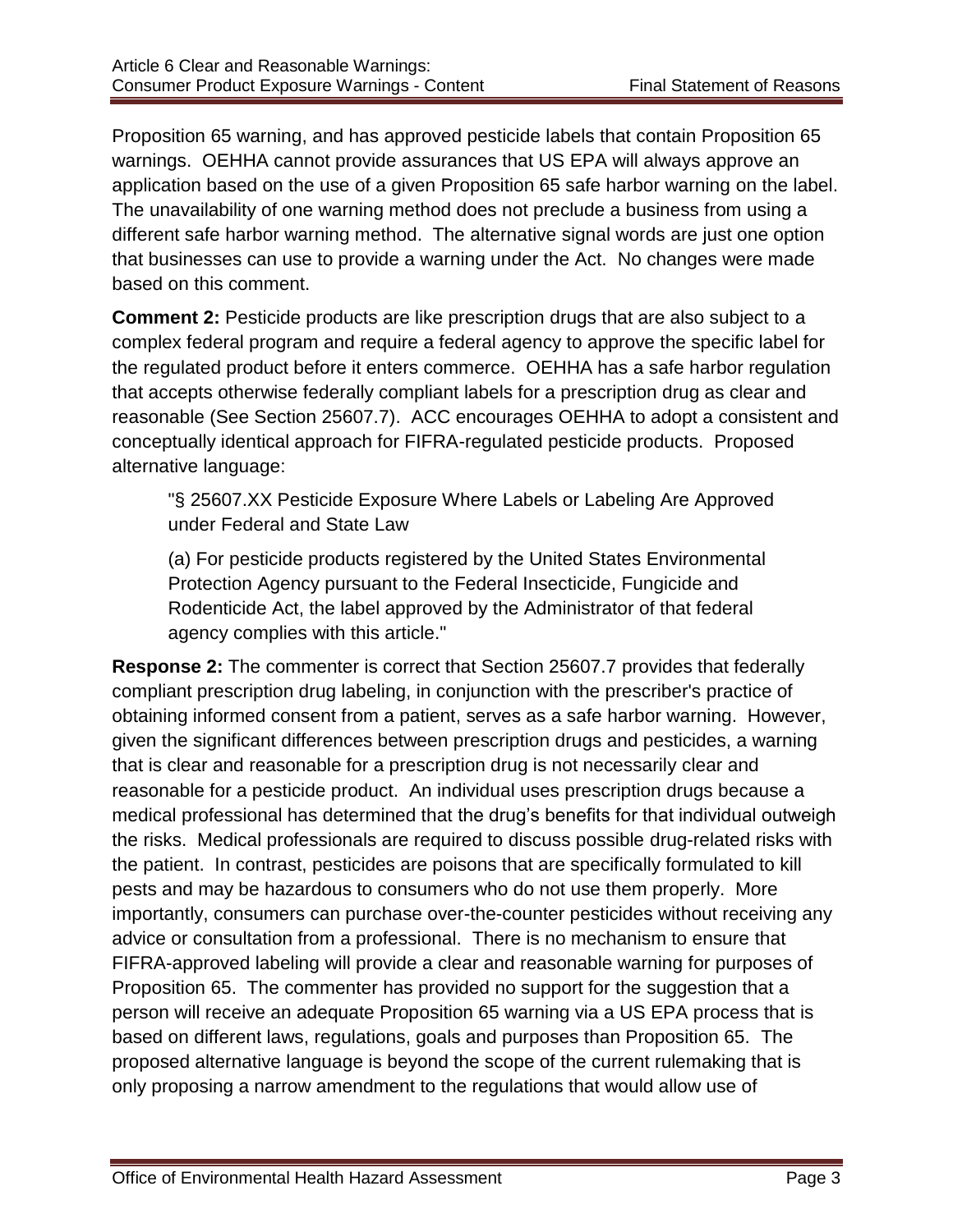alternative signal words for on-product labels approved by US EPA under FIFRA. It is not clear that a separate warning provision is needed for pesticide products. No changes were made based on this comment.

**Comment 3:** The yellow triangle symbol is not consistent with FIFRA labeling requirements. FIFRA regulations do not allow pictograms and US EPA has prohibited pictograms on approved labels. It is not sufficient to simply delete the symbol.

**Response 3:** The commenter states that US EPA regulations and guidance "do not allow" the use of a pictogram, but does not point to any specific statutory or regulatory provisions that would preclude the use of a pictogram on a pesticide label. Further, US EPA has not indicated that a pictogram would be precluded under FIFRA. No changes were made based on this comment.

**Comment 4:** The signal word "WARNING" in FIFRA-approved labels has a specific meaning related to acute health effects and US EPA does not approve the use of the signal word outside of the context of FIFRA. Merely substituting "warning" with a different word in the warning regulations does not address the fundamental basis for the conflict between this proposal and FIFRA.

**Response 4:** The signal words "NOTICE" or "ATTENTION" do not conflict with any FIFRA requirements that OEHHA is aware of, and the commenter does not provide any support for their contention. The use of the words "NOTICE" or "ATTENTION" as appropriate will allow for Proposition 65 warnings to be consistent with FIFRA requirements. No changes were made based on this comment.

**Comment 5:** US EPA has clearly stated that the "warnings, precautions or any other information that conflict with the FIFRA-approved label…could be misleading to users of the pesticide and therefore cause the pesticide to be considered misbranded and unlawful for sale or distribution." Therefore, adding a Proposition 65 warning to a product otherwise approved under FIFRA could be considered misleading. There is no reasonable certainty that US EPA can or would approve the inclusion of a Proposition 65 warning statement on a pesticide label in any particular case. The proposed regulation cannot deliver the certainty needed to offer viable compliance. OEHHA cannot reasonably predict that any Proposition 65 warning will be approved on a FIFRA label. A safe harbor regulation cannot be contingent on uncertain and future conditions. ACC encourages OEHHA, if it has not already done so, to discuss these matters with US EPA, as US EPA would then need to amend its own regulatory requirements.

**Response 5:** US EPA guidance provides that pesticide registrants should use the signal words "NOTICE" or "ATTENTION" for Proposition 65 label warnings.<sup>2</sup> OEHHA

l <sup>2</sup> See the US EPA Label Review Manual (https://www.epa.gov/sites/production/files/2017-09/documents/lrm-complete-aug-2017.pdf, p. 7-3) :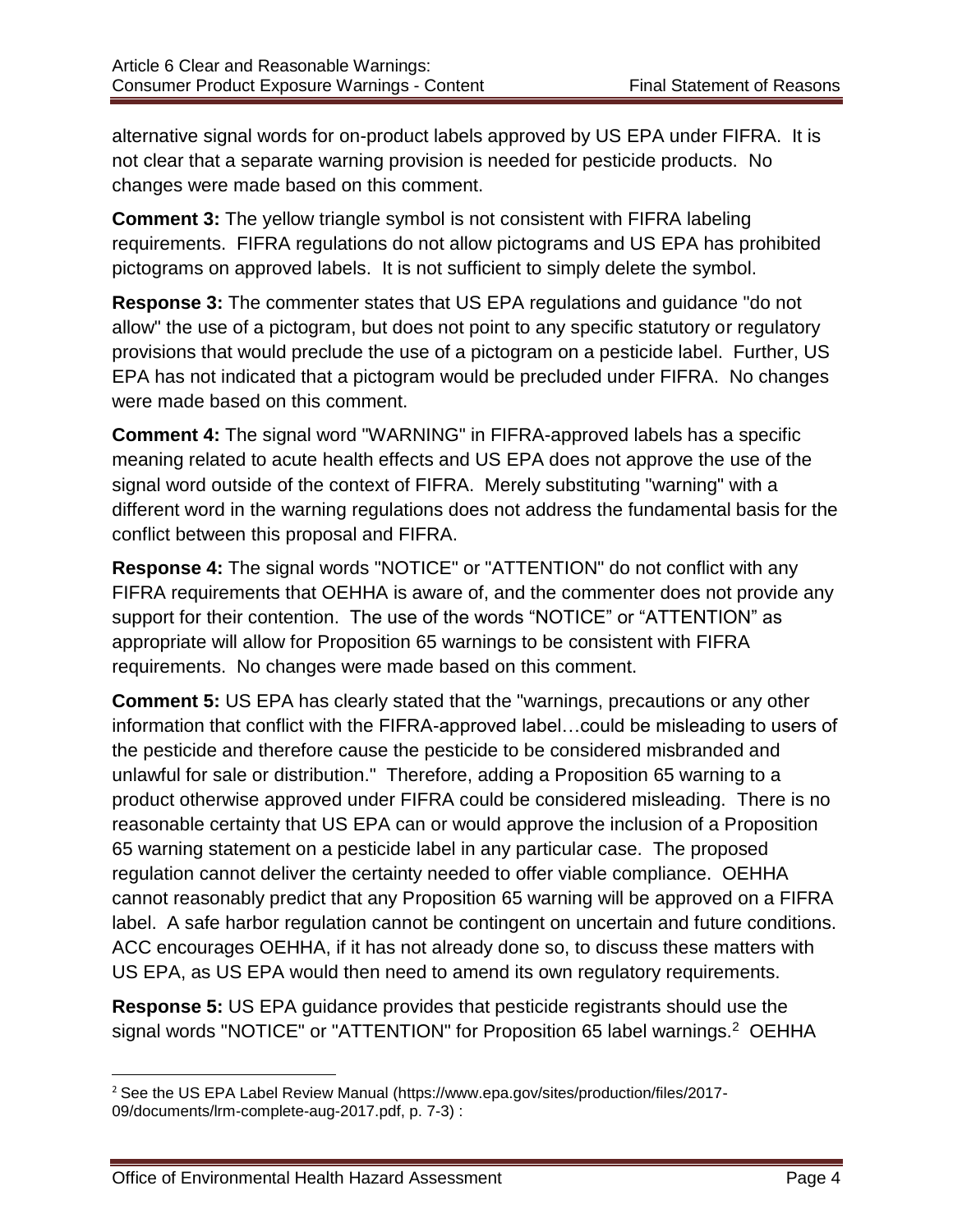cannot compel US EPA to approve such labels, but is providing the option so that pesticide registrants can request US EPA approval for an on-product warning that would meet safe harbor requirements. If US EPA does not approve a label warning, other safe harbor warning methods are available. OEHHA has consulted with US EPA staff regarding this regulatory proposal. No changes were made based on this comment.

### **Western Plant Health Association (WPHA):**

**Comment 6:** WPHA supports the proposed rulemaking. The proposed amendment provides an option for pesticide registrants to use in modifying the safe harbor content for on-product warnings for pesticide products. It will assist pesticide registrants to comply with Proposition 65 by providing optional language for product warnings for pesticides that are consistent with FIFRA and with the approval of US EPA and related California laws. As further justification for support of the amendment, retail stores have informed WPHA members they will not offer the option of shelf warnings in the marketplace.

**Response 6:** The intent of the proposed regulation is to provide businesses with a viable method of providing a warning label on pesticide products. Under Section 25600.2, retail sellers are required to pass on warnings received by manufacturers, producers, packagers, importers, suppliers, or distributors. OEHHA does, however, recognize that there may be practical issues between businesses such as those noted by the commenter. The proposed regulation may facilitate the provision of pesticide warnings to the consumer. As OEHHA noted in the ISOR for this rulemaking,

"Providing warnings on product labels is considered an important safe harbor option because it is more likely to be clearly associated with the exposure for which the warning is being provided. A warning provided on a label is less likely to be lost or separated from the product, as might occur with shelf signs or display signs. In addition, it is more likely that a person being exposed to a listed chemical in a pesticide will see the warning prior to each use of the product if it is placed on the product label, thus furthering the "right-to-know" purposes of the statute" (ISOR, p. 7).

**Comment 7:** US EPA has not allowed use of an added non-FIFRA related "Warning" on pesticide labels because the signal word has a specific meaning related to potential acute harm to pesticide workers/applicators.

 $\overline{\phantom{a}}$ 

<sup>&</sup>quot;4. Related Information. Because of the potential for confusion, the Agency historically has not approved labels containing the terms "caution", "warning", or "danger", except as the Signal Word for that label (e.g., "CAUTION: Wash hands before eating, or smoking" on a label with the signal of "Caution"). If the Prop 65 term conflicts with the EPA signal word, then registrants should use "Notice" or "Attention" for the Prop 65 statement so that it does not conflict with the EPA signal word. . However, registrants should use the term "notice" or "attention" instead, so that it does not conflict with the EPA required Signal Word."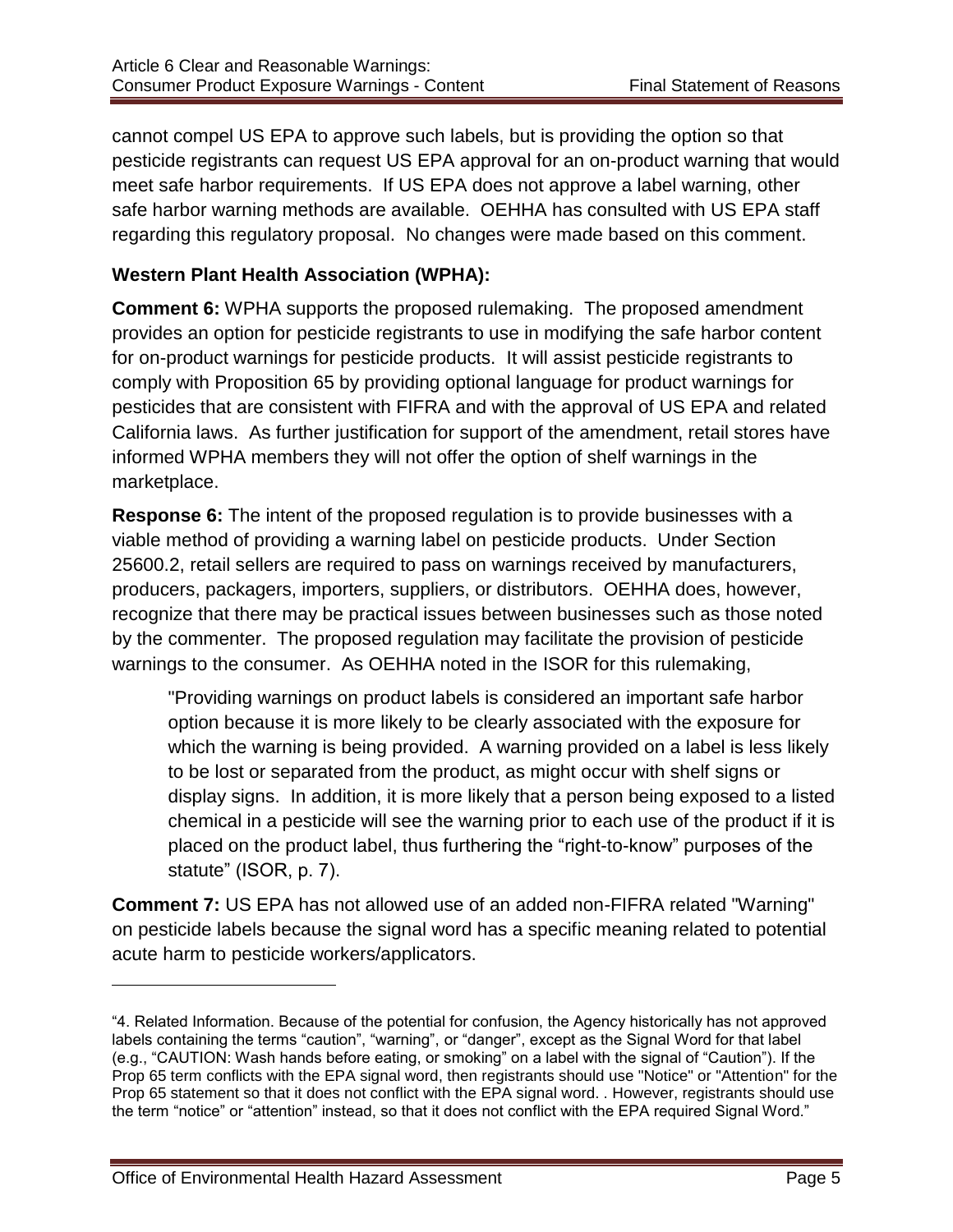**Response 7:** Comment noted, no response required.

**Comment 8:** US EPA does not allow pictograms, so WPHA requests the yellow triangle pictogram be deleted as a requirement for packaged goods. However, the pictogram can be used by retailers and applicator companies within their facilities/sites for occupational and environmental warnings and training programs.

**Response 8:** Neither US EPA nor the California Department of Pesticide Regulation (DPR) has indicated there is any concern with use of the pictogram for Proposition 65 warnings. OEHHA agrees that the pictogram should also be used on off-product warnings. No changes were made based on this comment.

**Comment 9:** WPHA wishes to reaffirm that a business may still choose not to take advantage of the safe harbor provisions and provide an otherwise "clear and reasonable" warning that complies with the Act. The amendment does not shift the burden onto or change requirements for small businesses or farmers.

**Response 9:** The commenter is correct that a business can choose not to use the safe harbor warning methods and content as long as the warning provided is "clear and reasonable." (See section 25600(f) of the regulations.)

**Comment 10:** US EPA has already provided training and guidance to their pesticide registration review staff via its EPA Label Review Manual, Chapter 7: Precautionary Statements, page 7-3, Item 4. Related Information that states, "California's Proposition 65 may require the term "warning" be used on a label. However, registrants should use the term "notice" or "attention" instead, so that it does not conflict with the EPA required Signal Word."

**Response 10:** OEHHA agrees with the commenter. No further response is required.

**Comment 11:** WPHA has been working with US EPA, the Department of Pesticide Regulation (DPR) and OEHHA to complete this warning alternative in time for the August 30, 2018 implementation date. Due to delays at US EPA, alternative warnings are unresolved, and therefore, WPHA asks for a 6-month delay in implementation of any new Proposition 65 warning requirements for consumer-packaged goods regulated under FIFRA from the date of US EPA's decision to approve or not approve the alternative label warning language.

**Response 11:** Until US EPA decides on individual applications for on-label warnings, businesses can provide warnings using the other safe harbor warning methods and content in Subarticle 2, or they may provide their own non-safe harbor warnings that are consistent with the Act. No changes were made based on this comment.

**Comment 12:** The best-case scenario would be to have a single streamline label without the need for arbitration between agencies. In lieu of that future ideal, this proposal achieves a reasonable fix to the predicament.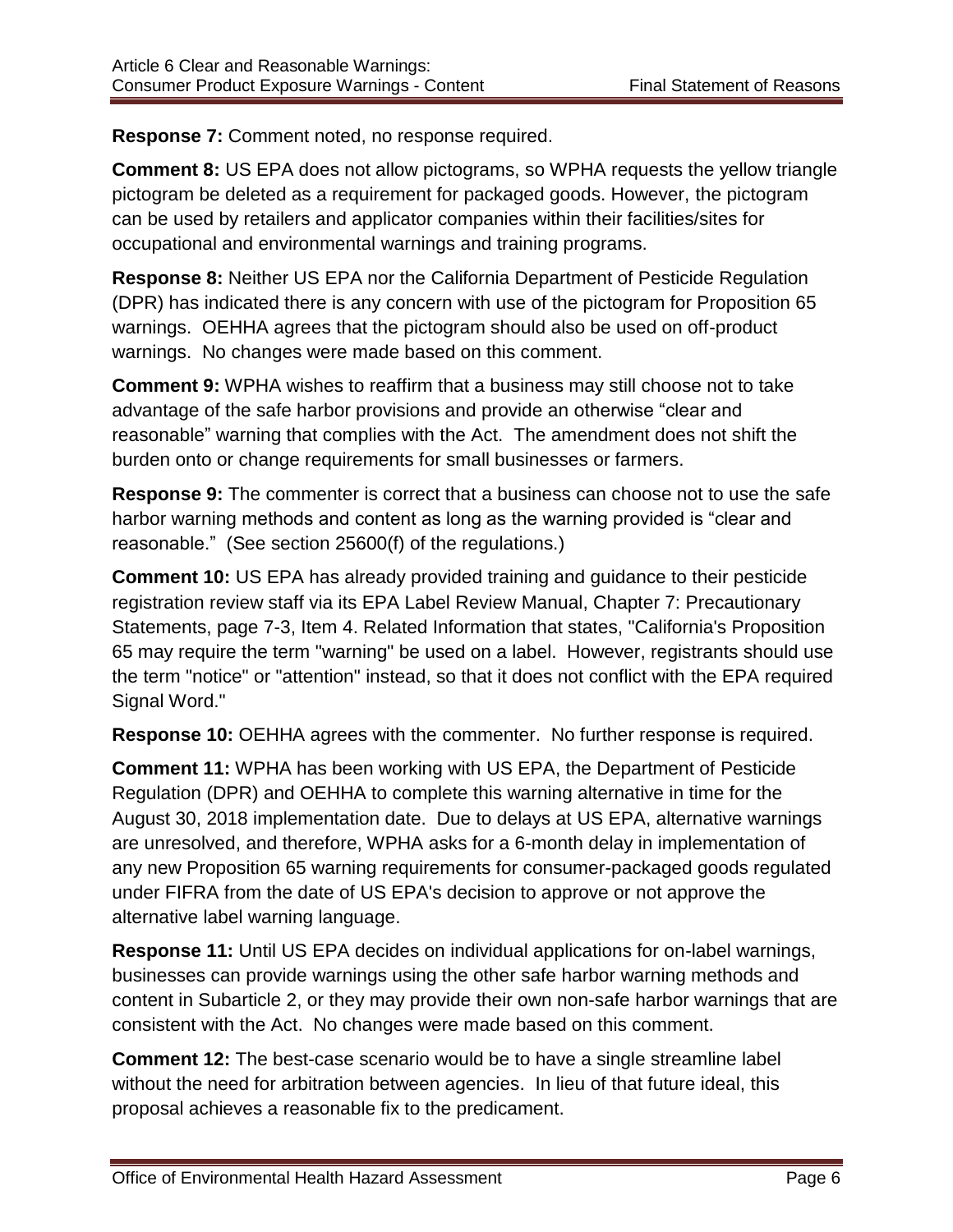**Response 12:** Comment noted, no response required.

# **CropLife America, Responsible Industry for a Sound Environment, Household & Commercial Products Association and Council of Producers & Distributors of Agrotechnology (CropLife** *et al.***):**

**Comment 13:** CropLife *et al.* agrees that the current safe harbor regulations for consumer products conflicts with US EPA FIFRA requirements for pesticide labeling, but the proposal does not resolve the conflict. The proposed amendments frame the conflict too narrowly and do not address the fundamental underlying issues: (1) the different purposes of the warnings under the two schemes and criteria for deciding when such warnings are required; and (2) the primacy of FIFRA requirements which fosters uniformity in warnings throughout the US and relieve interstate producers from duplicative burdens to obtain multiple approvals from state and federal agencies.

**Response 13:** OEHHA disagrees that the safe harbor regulations for consumer products generally conflict with US EPA FIFRA requirements. This proposed amendment would provide a narrow exception to the signal word requirement for the safe harbor warning content available for on-product warnings for exposures to listed chemicals in pesticide products. The commenter is correct that FIFRA and the Act are separate laws, with different requirements. The signal word amendments are intended to harmonize with the labeling requirements of FIFRA to allow a business the option of providing a Proposition 65 safe harbor warning on the product label that is determined to be "clear and reasonable" for purposes of Proposition 65. US EPA has approved Proposition 65 warnings for pesticide labels in the past and US EPA will make its own determinations concerning pending and future applications for labels that include a Proposition 65 warning. No changes were made based on this comment.

**Comment 14:** OEHHA could achieve its objective by amending the regulations to provide that: (1) US EPA approved labels for pesticide products would be deemed to comply with Proposition 65; (2) reference to US EPA risk assessments for Proposition 65 toxicity endpoints would satisfy Proposition 65; or (3) US EPA approved labels in combination with warnings on Safety Data Sheets (SDS) that comply with federal or state Hazard Communication Standard or the Worker Protection Standard for pesticides satisfy Proposition 65.

**Response 14:** The amendments to the safe harbor warnings for consumer product pesticide exposures is intended to provide a narrow exception to the signal word requirements for on-product labels for FIFRA-regulated products. The commenter is requesting changes to the regulations that would go well beyond the existing proposal. Further, Section 25606 of the regulations allows a business to satisfy the Proposition 65 warning requirements for occupational exposures if it fully complies with all warning,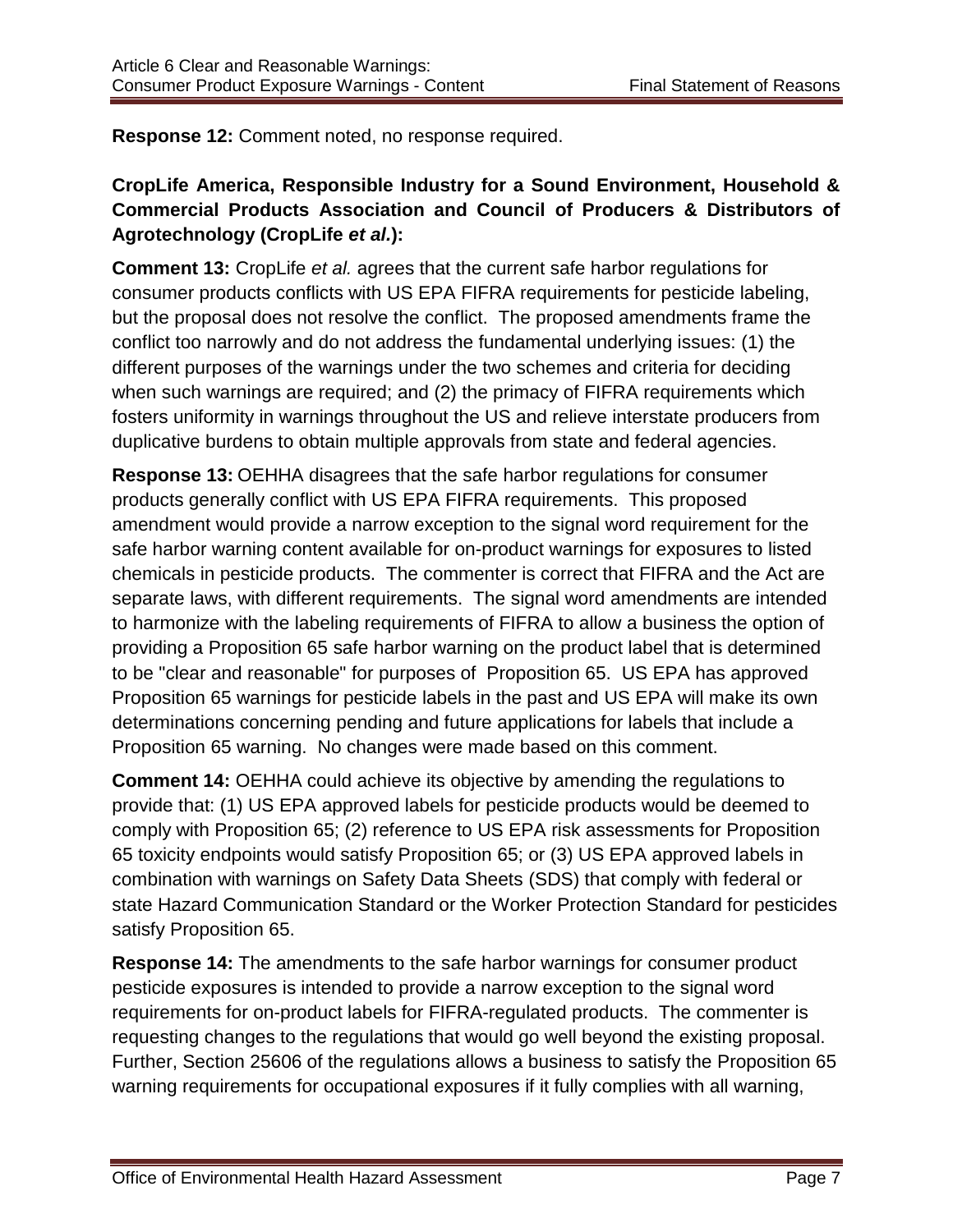information, training, and labeling requirements under the federal HCS, California HCS, or California Pesticides and Worker Safety requirements. There is no need to amend the regulations further in order to incorporate OSHA requirements for occupational exposures to listed chemicals.

**Comment 15:** Proposition 65 is intended to provide information regarding potential hazards whether risks are present. The FIFRA label warning system is designed to communicate information to mitigate risks. To view the conflict as an inconsistency regarding signal word use ignores the federal pesticide labeling law. The fundamental conflict is far more important than divergent signal word use.

**Response 15:** OEHHA disagrees with the commenter that the two laws conflict with each other. US EPA has approved the inclusion of Proposition 65 warnings on pesticide labels. The current proposal simply allows the use of alternative signal words for on-product labels for FIFRA-regulated pesticide products. Other warning options are available in the event US EPA does not approve a given label application.

**Comment 16:** Exposure levels permitted under FIFRA are significantly less than the exposure levels for which a warning is required under Proposition 65. US EPA's decision to register a pesticide product is tantamount to a determination that exposure to Proposition 65 listed chemical from the use of that product in a manner consistent with the labeling precautions and instructions for use does not reach the level of exposure that would require a Proposition 65 warning. Thus, a Proposition 65 warning on an US EPA approved FIFRA label implicitly contradicts the use instructions, precautionary statements and the registration itself.

**Response 16:** The commenter has not provided any support for its contention that FIFRA registration requirements will always ensure that exposure to a listed chemical in a given pesticide product will be below the warning threshold for Proposition 65. Whether or not a Proposition 65 warning is consistent with other US EPA requirements is a decision that is best left to US EPA. The current rulemaking proposal simply provides a narrow exception to the signal word requirement for FIFRA-regulated products that a business can use in its label application.

**Comment 17:** Because Proposition 65 places the burden on the business to prove that the exposure level has not been exceeded or that the warning provided is clear and reasonable, the proposed safe harbor label warning will become mandatory. Federal registrants will be compelled to use it because it will be the only warning that will avoid Proposition 65 litigation.

**Response 17:** The commenter is incorrect that a safe harbor warning using the proposed signal words would be the only way for a business to provide a compliant Proposition 65 warning. A business could provide the warning using any one of four methods for a consumer product exposure warning in Section 25602 or for occupational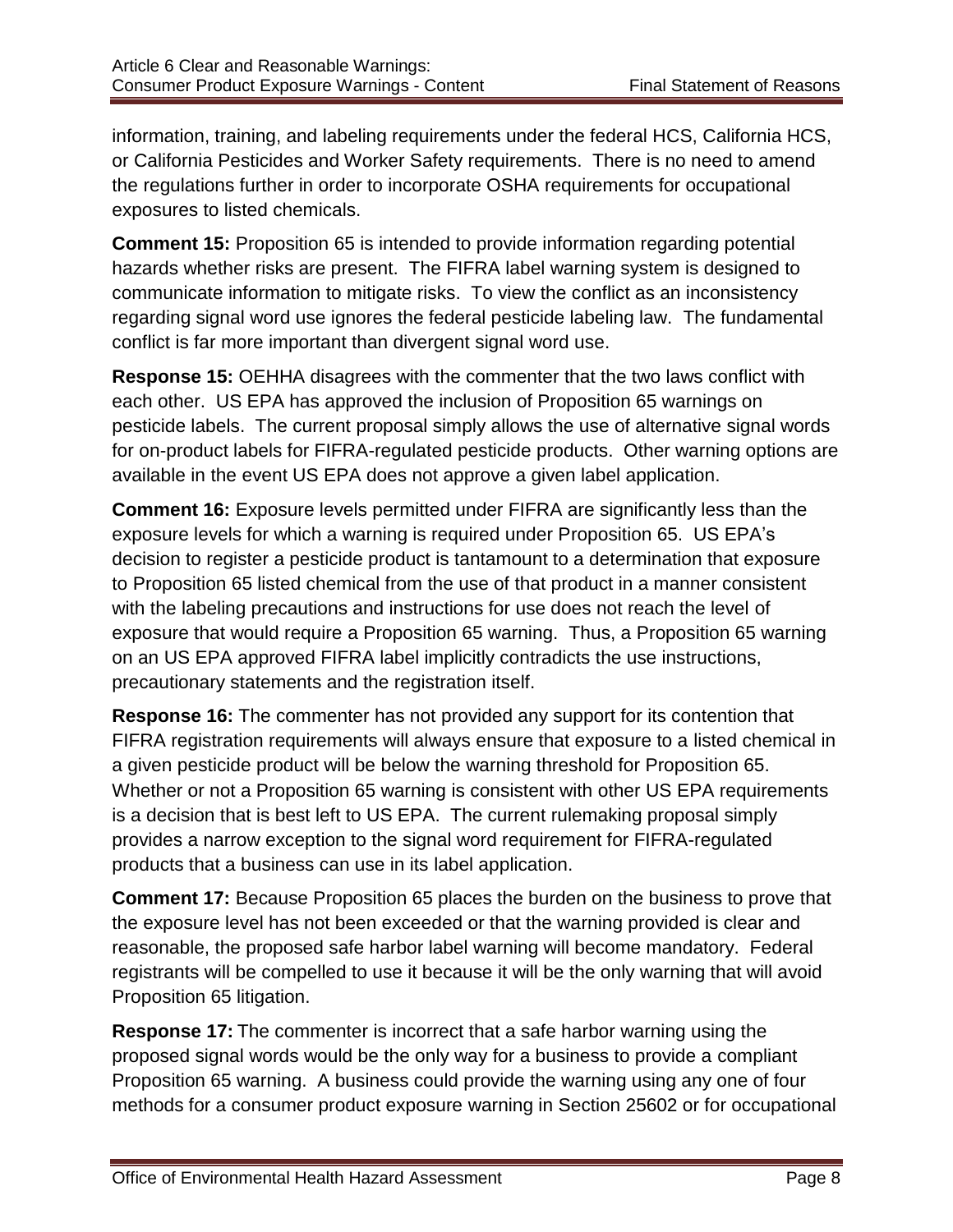exposure warnings could provide a warning consistent with the federal or California HCS or California Pesticides and Worker Safety requirements. Further, the safe harbor warning regulations are not mandatory. They are guidance for businesses on how to provide a warning that is deemed to be "clear and reasonable" for purposes of Proposition 65. A business may choose to use a different warning method or content as long as it meets the "clear and reasonable" requirement of the Act.

**Comment 18:** US EPA does not permit Globally Harmonized System (GHS) statements and pictograms for pesticide product classification and labeling. To address the conflict between the required pictogram use under GHS and the lack of a pictogram in the FIFRA labeling requirements, US EPA urged federal registrants to include FIFRA labeling information in the Safety Data Sheets (SDS).

**Response 18:** The warning symbol prescribed in the safe harbor warning for consumer products is not a GHS pictogram. During the development of the regulatory proposal for the Article 6 Clear and Reasonable Warnings regulations, a GHS pictogram was initially considered but later rejected. The current familiar triangle with an exclamation point was adopted instead. OEHHA is not aware of any actual conflict between use of the symbol and US EPA FIFRA requirements.

**Comment 19:** No other state attempts to compel registrants to include state-specific warnings on their US EPA approved labeling. The proposed amendment will compel registrants to do so and will serve as precedent for other states to follow. The FIFRA label warning system cannot tolerate competing state requirements because it would create confusion and be a burden on US EPA.

**Response 19:** The proposed amendment does not compel additional warnings or warnings on product labels. Rather, the amendment would provide optional signal words that businesses could use to provide safe harbor warnings for pesticide products regulated under FIFRA. US EPA will decide whether to approve including a Proposition 65 warning in a given label application.

**Comment 20:** Historically, US EPA has denied applications to include Proposition 65 statements on FIFRA labels. US EPA regulations, not OEHHA regulations, remain the authority for determining what information will appear on a FIFRA label.

**Response 20:** OEHHA disagrees with the comment. US EPA has approved Proposition 65 warnings on product labels in some circumstances. The proposed amendment is consistent with current US EPA guidance for providing Proposition 65 warnings on pesticide labels regulated under FIFRA. The commenter is correct that onproduct labeling for pesticides regulated under FIFRA would need to be approved by US EPA. No changes were made based on this comment.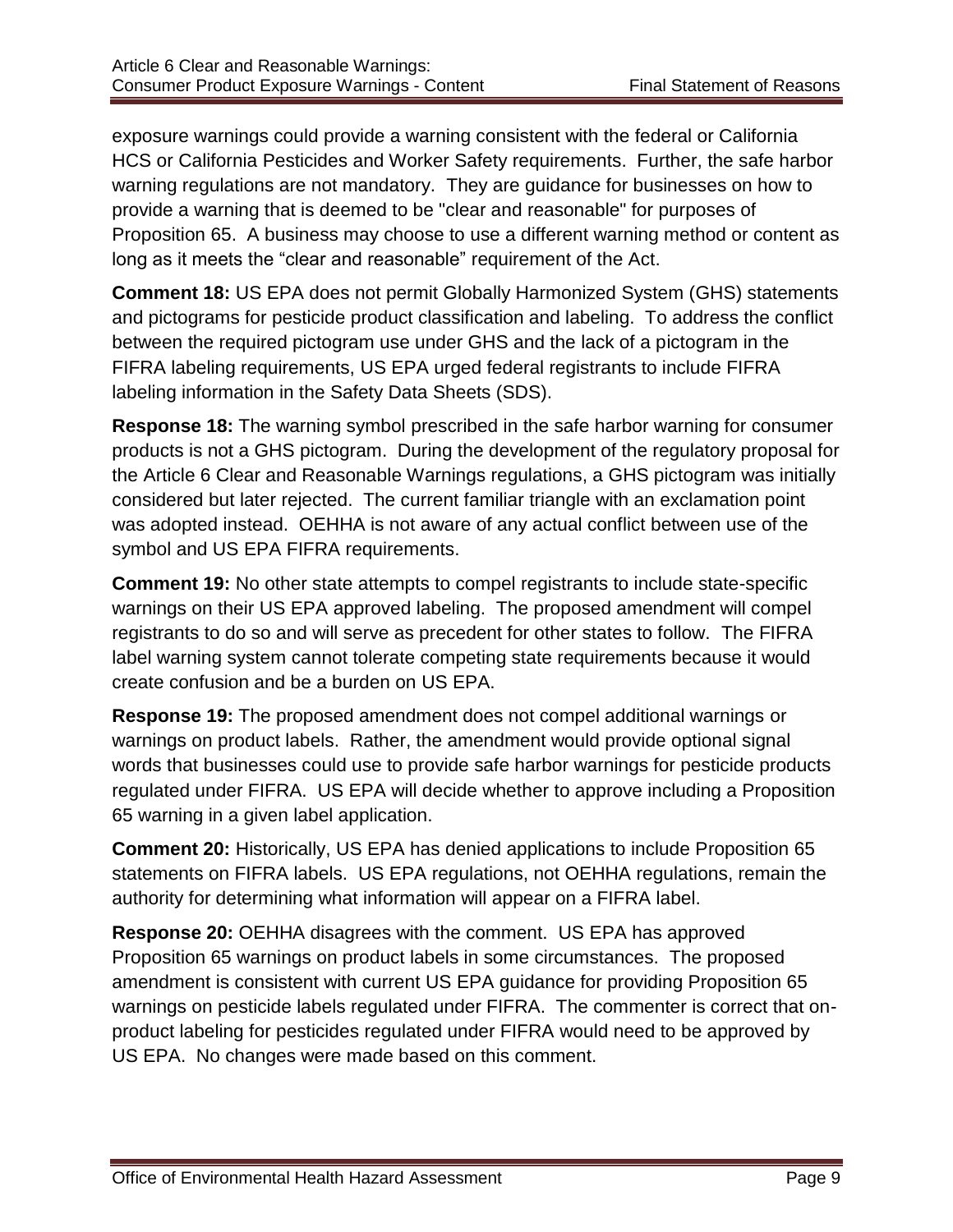**Comment 21:** The new safe harbor regulations have already taken into account several fundamental principles for other specific product types that ought to be applied to a pesticide specific regulation. OEHHA has established these new regulations for other products, so it would not be burdensome for OEHHA to craft a similar regulation for pesticide products.

**Response 21:** The commenter is asking for a regulatory action that is far beyond the scope of the current rulemaking proposal.The current proposal is a narrow exception to the consumer product warning provisions that modifies the acceptable signal word requirement for labels on FIFRA-regulated products. OEHHA will monitor the situation and consider whether additional regulatory action is needed in the event issues arise in the future. No changes were made based on this comment.

**Comment 22:** Safe harbor warning for pesticides should be well-grounded within FIFRA, so that federal registrants can be assured that it will be approved by US EPA and not questioned by DPR or any other state or territory in the US.

**Response 22:** The proposed amendment would provide businesses with the option to use alternative signal words for on-product labels for FIFRA-regulated products. It is up to US EPA to decide in any given case whether a label application will be approved. In the past, US EPA has allowed on-product Proposition 65 warnings for FIFRA-regulated pesticides.

**Comment 23:** The proposed amendments are flawed because the US EPA policy change that is contemplated would require US EPA to amend existing FIFRA regulations through federal rulemaking.

**Response 23:** The proposed exception allowing alternative signal words for on-product labels for FIFRA-regulated pesticides is consistent with US EPA guidance for businesses requesting label approval. OEHHA is not requiring US EPA to take any action by adopting these minor regulatory changes.No changes were made based on this comment.

**Comment 24:** A safe harbor regulation should be self-effectuating. A federal registrant should not need to ask US EPA permission to add a state warning or be dependent on US EPA's discretion to approve. A safe harbor warning should be amenable to the "notification" process used by US EPA and a similar process to be established by DPR so that federal registrants will not be subject to a delay in registration while US EPA and DPR review a request for product label amendment.

**Response 24:** This comment is beyond the scope of the proposed rulemaking.The proposed amendment would provide businesses with the option to propose a Proposition 65 warning for a FIFRA-regulated pesticide product label. Other options for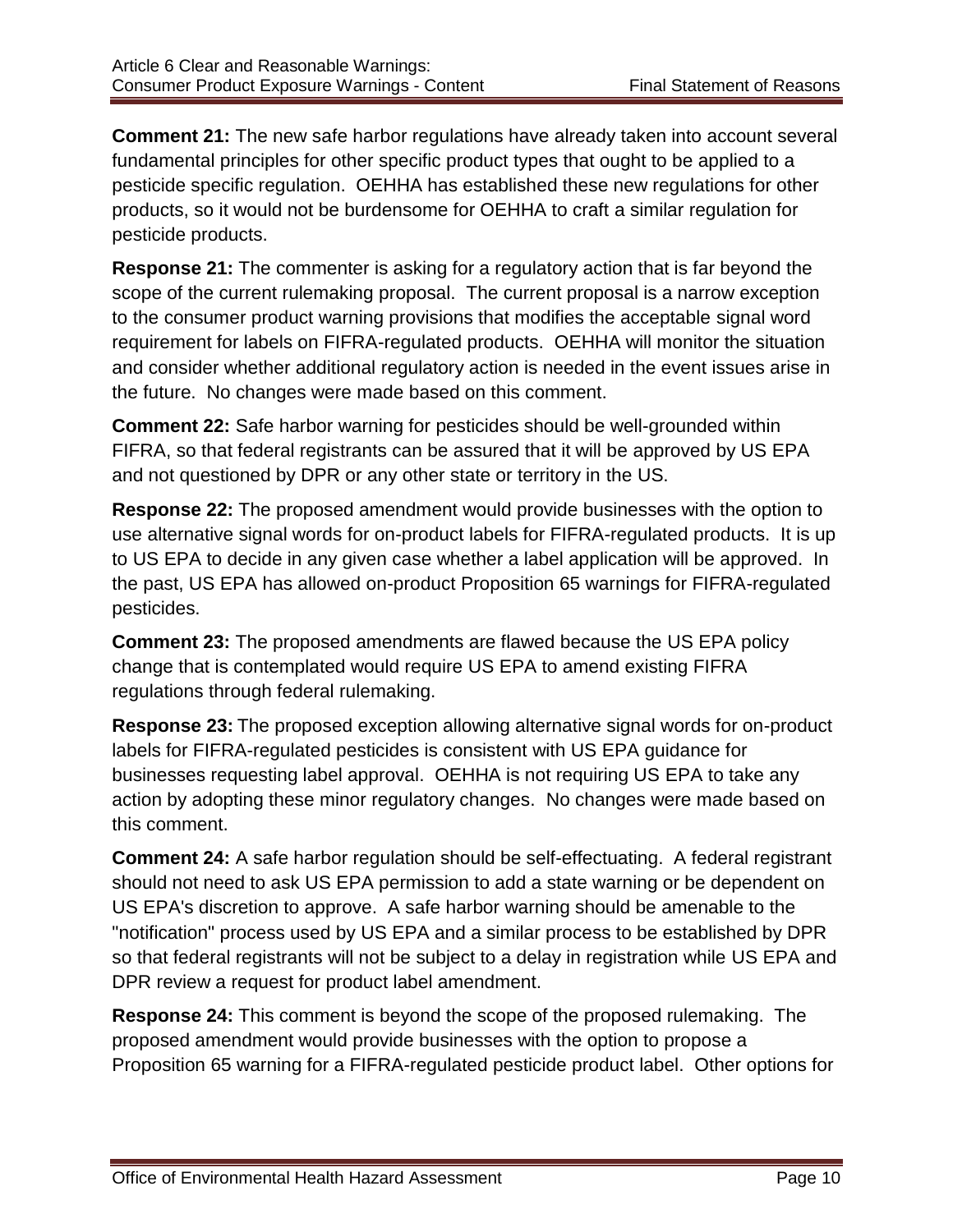providing safe harbor warnings are available to registrants if they prefer to use them. OEHHA defers to DPR and US EPA regarding their registration processes.

**Comment 25:** The safe harbor for US EPA-regulated pesticides could follow the model and language of safe harbor for prescription drugs. CropLife *et al*. suggests:

"Section 25607.XX(a) For pesticide products registered by the United States Environmental Protection Agency pursuant to the Federal Insecticide, Fungicide and Rodenticide Act, the label approved by the Administrator of that federal agency and by the Director of the California Department of Pesticide Regulation pursuant to California law complies with this article."

**Response 25:** The commenter is correct that Section 25607.7 provides that federally compliant prescription drug labeling, in conjunction with the prescriber's practice of obtaining informed consent from a patient, serves as a safe harbor warning. However, given the significant differences between prescription drugs and pesticides, a warning that is clear and reasonable for a prescription drug is not necessarily clear and reasonable for a pesticide product. An individual uses prescription drugs because a medical professional has determined that the drug's benefits for that individual outweigh the risks. Medical professionals are required to discuss possible drug-related risks with the patient. In contrast, pesticides are poisons that are specifically formulated to kill pests and may be hazardous to consumers who do not use them properly. More importantly, consumers can purchase over-the-counter pesticides without receiving any advice or consultation from a professional. There is no mechanism to ensure that FIFRA-approved labeling will provide a consumer with a clear and reasonable warning for purposes of Proposition 65. The commenter has provided no support for the idea that a person will receive an adequate Proposition 65 warning via a US EPA process that is based on different laws, regulations, goals and purposes than Proposition 65. The proposed alternative language is beyond the scope of the current rulemaking that is only proposing a narrow amendment to the regulations that would allow use of alternative signal words for on-product labels approved by US EPA under FIFRA. It is not clear that a separate warning provision is needed for pesticide products. No changes were made based on this comment.

**Comment 26:** The proposed amendments could be drafted to provide that any informational statements regarding cancer or reproductive toxicity endpoints that appear in US EPA's online health assessment and prepared for and referred to on the label approved by US EPA "complies with" or is "clear and reasonable" for purposes of Proposition 65. CropLife *et al.* suggests:

"§ 25607.32 Exposure to Pesticide Products Where Risk Assessment Approved by US EPA Is Available Online and Referred to on Label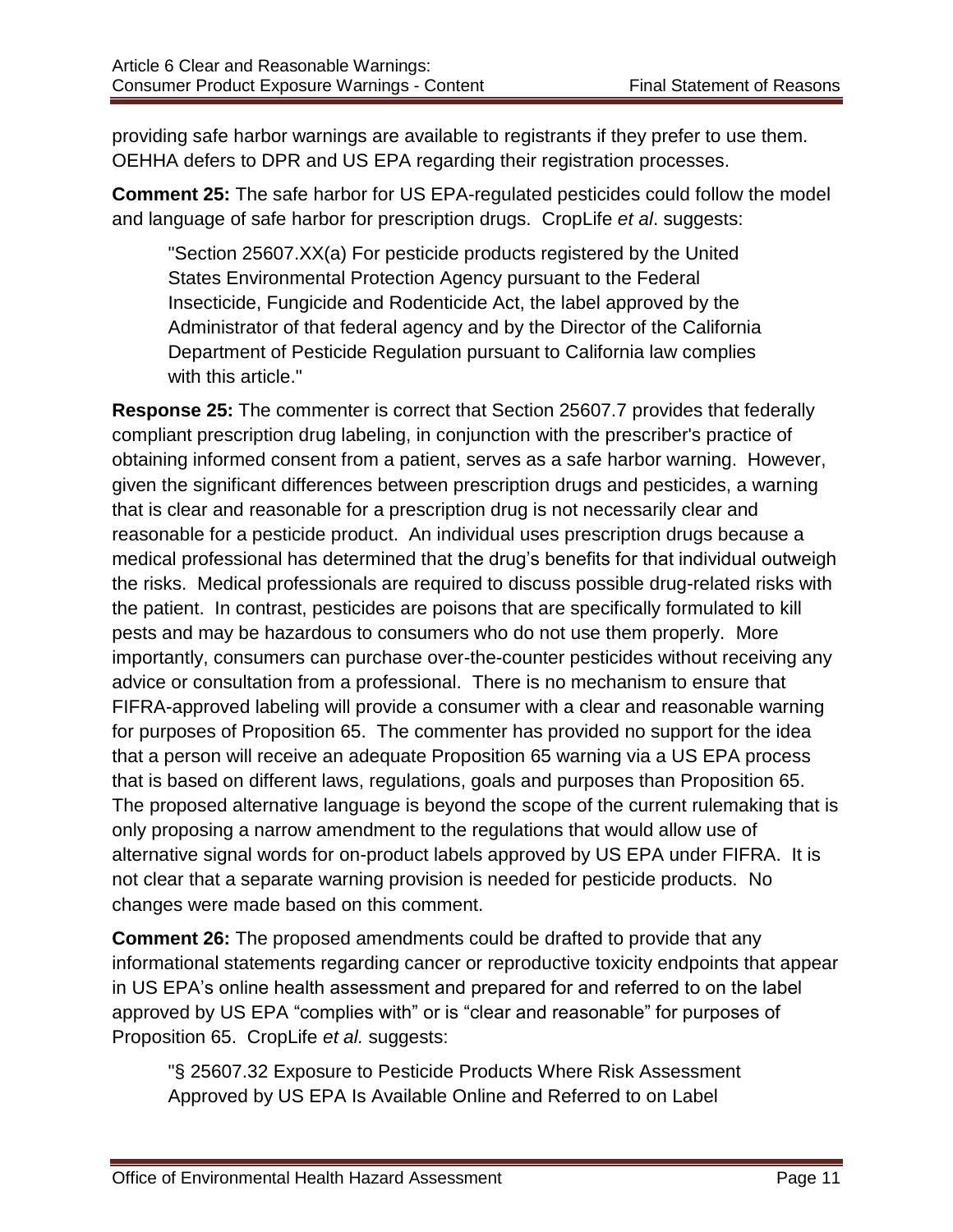Section 25607.32(a) For pesticide products evaluated and registered by the United States Environmental Protection Agency pursuant to the Federal Insecticide, Fungicide and Rodenticide Act, an EPA health assessment for a pesticide, which addresses cancer or reproductive toxicity endpoints that is available on an Agency website information or statement that appears on the label for such product, as approved by that federal agency [complies with] [is clear and reasonable for purposes of] this article."

**Response 26:** There is case law establishing that an invitation to inquire about possible warnings on products is not equivalent to providing the consumer a warning about a product.<sup>3</sup> A business that wishes to include references to such information as a useful adjunct to a warning is free to do so. The suggested new regulatory provision is well beyond the scope of the current rulemaking. OEHHA's safe harbor warning regulations are not mandatory. A business is free to use an alternative warning method and content but would need to be prepared to defend it as "clear and reasonable" in any subsequent enforcement action. No changes were made based on this comment.

**Comment 27:** Another proposed alternative to the proposed amendments would change the proposal to indicate that a reference on a label to US EPA risk assessments for carcinogenicity and/or reproductive toxicity endpoints are deemed to be "clear and reasonable" for purposes of Proposition 65. CropLife *et al.* suggests the additions indicated in underline below:

"Notwithstanding subsection (a)(2) or (b)(2), where a warning or hazard statement or other informational statement regarding carcinogenicity or reproductive toxicity for a consumer product exposure or occupational exposure from use of a pesticide is provided on a product label, and the pesticide label is regulated and approved by the United States Environmental Protection Agency under the Federal Insecticide, Fungicide, and Rodenticide Act and its implementing regulations at Title 40 Code of Federal regulations, Part 156, a reference to the information on cancer or reproductive toxicity endpoints contained in the Agency's health assessment for a pesticide and available on the Agency's website shall be deemed clear and reasonable for the purposes of this article."

**Response 27:** As discussed in the response to the previous comment, the commenters' proposal runs counter to case law establishing that a Proposition 65 consumer product warning must be provided directly to the consumer, and that information that a consumer must seek out is not considered a warning. Further, US EPA health assessments are by their nature scientific documents that are written primarily for

 $\overline{a}$ <sup>3</sup> Ingredient Communication Council (ICC) v. Lungren (1992) 2 Cal. App. 4th 1480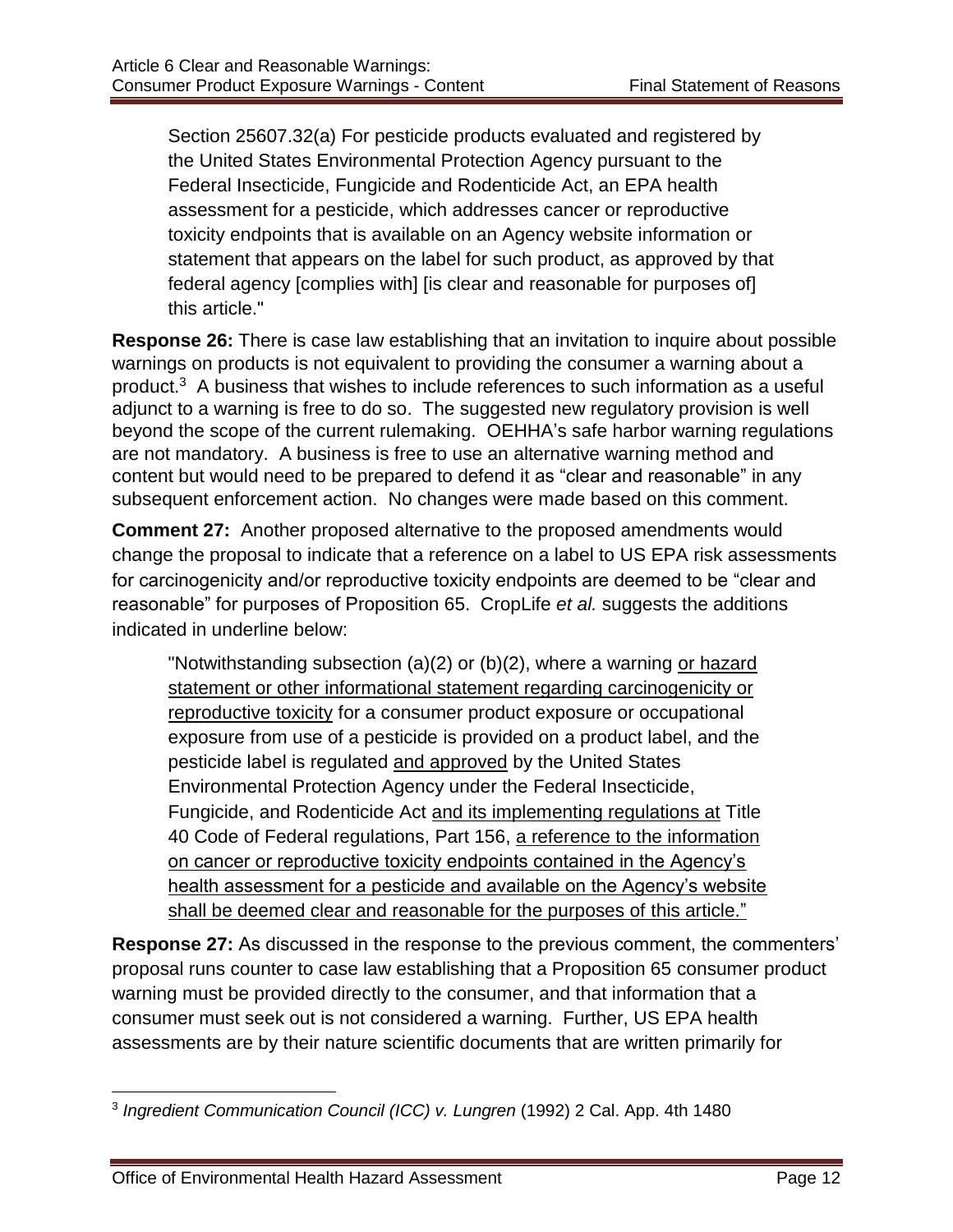scientists and scientifically literate policymakers. While a motivated layperson might glean useful information from reading a US EPA assessment, it is unrealistic to expect that most users of pesticide products would attempt to read a highly scientific document or that they would find the technical information in such documents to be clear or reasonable.

These suggestions are beyond the scope of the rulemaking, which only proposed a minor amendment to the regulations that would allow alternative signal words on certain pesticide product labels. OEHHA's safe harbor warning regulations are not mandatory. A business is free to use an alternative warning method and content but would need to be prepared to defend it as "clear and reasonable" in any subsequent enforcement action. No changes were made to the proposed amendment based on this comment.

**Comment 28:** The proposed amendments could be revised to allow reference on a label to information on the SDS to be "clear and reasonable" for purposes of Proposition 65. It would resolve compliance with OSHA and federal and state Hazard Communication Standard or Worker Protection Standard. CropLife *et al.* suggests borrowing language from Pesticide Regulation Notice 2012-1 [USEPA-OPP, Material Safety Data Sheets as Pesticide Labeling]:

"This chemical is a pesticide product registered by the United States Environmental Protection Agency and is subject to certain labeling requirements under federal pesticide law. The product contains certain chemicals "listed" by the State as carcinogens or reproductive toxicants under the California law known as the Safe Drinking Water & Toxic Enforcement Act of 1986 or "Proposition 65." Proposition 65 warning information appears below. Health assessment information on cancer and reproductive toxicity is available online on the US EPA website. Hazard information required on the pesticide label under federal law appears on the label, along with other important information, including directions for use."

**Response 28:** This suggestion is beyond the scope of the proposed rulemaking. It requests that OEHHA adopt a warning method for pesticides that is based on certain OSHA-related requirements for occupational exposures. This proposal would not be acceptable for a consumer product warning. As stated in the previous two responses, case law has established that a Proposition 65 warning must be provided directly to the consumer, and that information that an individual must seek out is not a warning. OEHHA's safe harbor warning regulations are not mandatory. A business is free to use an alternative warning method and content but would need to be prepared to defend it as "clear and reasonable" in any subsequent enforcement action. No changes were made based on this comment.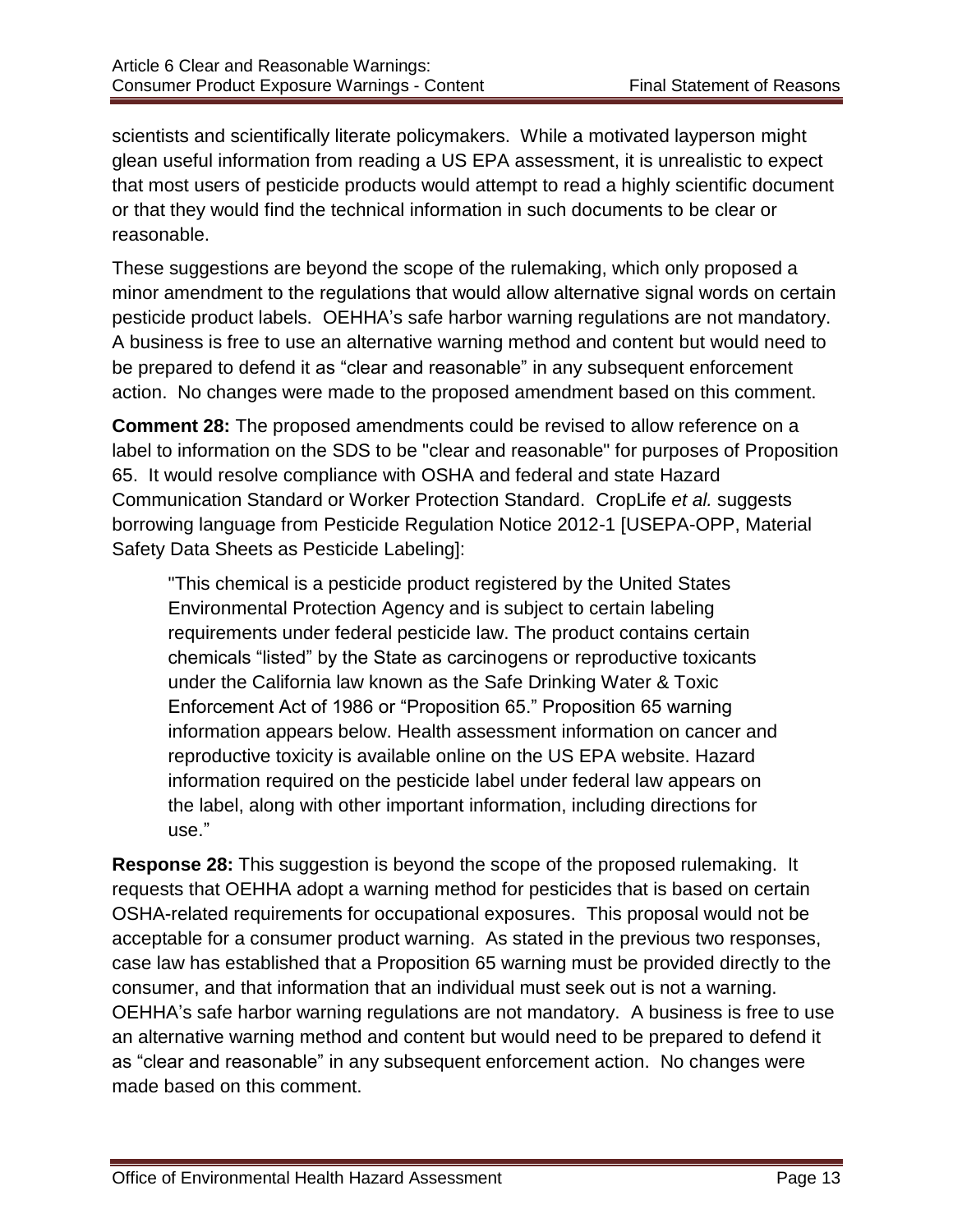**Comment 29:** There is considerable confusion as to how this regulation should be applied to pesticide products. The process for amending labels to include warnings required under Proposition 65 (assuming US EPA will approve them) may take several months at the federal level, and then an additional six months to a year at the state level. Many registrants that have applied for such amendments have been informed that US EPA will not approve their applications. Also, many registrants are facing uncertainty as to what Proposition 65 requires of them, and whether they should continue to attempt to include Proposition 65-like statements on their labels or labeling, or simply rely on their US EPA approved labels as compliant. CropLife *et al.* suggests an extension of the effective date of Section 25603 in its application to pesticides registered pursuant to FIFRA, until August 30, 2019. Such an extension is appropriate whether or not the proposed amendments are adopted.

**Response 29:** The new Proposition 65 warning regulations do not require a warning for any product, nor have they changed the criteria that trigger the need for a warning. The regulations apply only where a business has determined a warning is needed and the business wishes to take advantage of the safe harbor protection provided by the regulation. The regulations include other methods for providing the warning in addition to product labels. A business may provide a warning using any method or content it chooses as long as the resulting warning is "clear and reasonable" as required by the statute. No extension of the effective date of the regulations is needed to address this issue. No changes were made based on this comment.

**Comment 30:** The proposed amendments will address only an ancillary issue and will leave those who enforce Proposition 65 with the false impression that the label warnings may be used consistently with both federal and state law, when in fact they cannot. Also, it will make safe harbor mandatory in all cases where a product contains a Proposition 65 listed chemical, whether the exposure level to that chemical would require a warning or not, even though use of the safe harbor warning will be inconsistent with federal law.

**Response 30:** OEHHA disagrees that the narrow exception to the signal words that may be used for safe harbor warning content is inconsistent with FIFRA, and is unaware of any conflict with state law. Additionally, the safe harbor warning regulations contain other options for providing safe harbor warnings, and safe harbor warnings are not mandatory. They are guidance for businesses on how to provide a warning that is deemed to be "clear and reasonable" for purposes of Proposition 65. A business is free to use an alternative warning method and content but would need to be prepared to defend it as "clear and reasonable" in any subsequent enforcement action. No changes were made based on this comment.